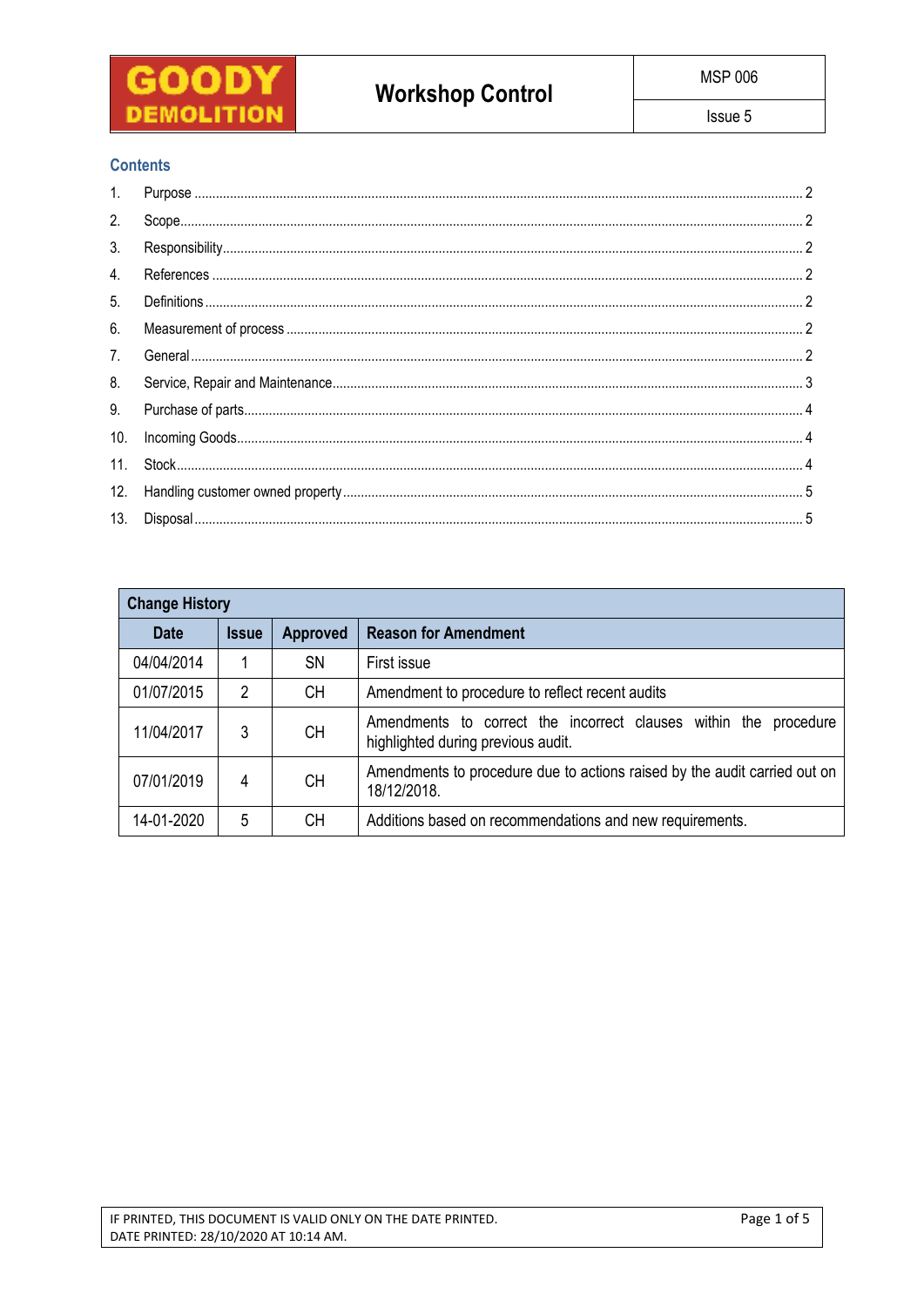

# **1. Purpose**

This procedure defines the methods used by Goody Demolition Ltd to control the activities within the workshop.

# **2. Scope**

This procedure applies to all aspects of the Goody Demolition workshop facility.

### **3. Responsibility**

The Plant Manager has overall responsibility for the management of the workshop

The Workshop Manager is responsible for the day-to-day running of the workshop facility including work planning, maintenance, service and administrative duties.

# **4. References**

| $\bullet$ | Nonconformities, Corrective & Preventive action Procedure | <b>MSP 011</b> |
|-----------|-----------------------------------------------------------|----------------|
| $\bullet$ | Nonconformity Report Form                                 | <b>MSF 005</b> |
| $\bullet$ | Purchase order (triplicate book)                          |                |
| $\bullet$ | Work Equipment Point Safety Check Plant Form              | <b>MSF 331</b> |
| $\bullet$ | Repair Workshop Job Sheet                                 | <b>MSF 332</b> |
| $\bullet$ | Service Workshop Job Sheet                                | <b>MSF 333</b> |
| $\bullet$ | Returns Note (triplicate book)                            |                |
| $\bullet$ | EuroCarParts Returns Note (triplicate book)               |                |
|           | <b>Weekly Yard Checklist</b>                              | MSF 304        |
|           |                                                           |                |

Auto data software

# **5. Definitions**

| <u>Nonconformity</u> | Nonconformity report used to record any deviations from planned arrangements.                                                                                                               |
|----------------------|---------------------------------------------------------------------------------------------------------------------------------------------------------------------------------------------|
| Vehicles/Plant       | Includes all company vehicles, plant, attachments etc.                                                                                                                                      |
| COSHH                | Control of Substances Hazardous to Health Regulations providing requirements<br>to protect workers and other from the potential adverse health effect of using<br>chemicals and substances. |

#### **6. Measurement of process**

- 6.1. The effectiveness of the workshop will be measured by
	- Its ability to maintain the service schedules required by its customers.
	- The number of nonconformities raised and attributed to workshop activities.

# **7. General**

- 7.1. The Workshop and associated areas shall be kept tidy at all times. Particular attention should be paid to the prevention of slips trips and falls.
- 7.2. The Plant Manager will conduct a weekly walk-around inspection of the yard, workshop areas and related facilities to determine whether the areas are clean, tidy, free from environmental / H&S concerns and free from slips, trips & falls. This is recorded on the Weekly Yard Checklist (MSF 304).
- 7.3. All spillages shall be cleaned up immediately using appropriate absorbent materials to prevent health and environmental hazards. All absorbent material shall be disposed of in accordance with regulatory requirements

IF PRINTED, THIS DOCUMENT IS VALID ONLY ON THE DATE PRINTED. Page 2 of 5 DATE PRINTED: 28/10/2020 AT 10:14 AM.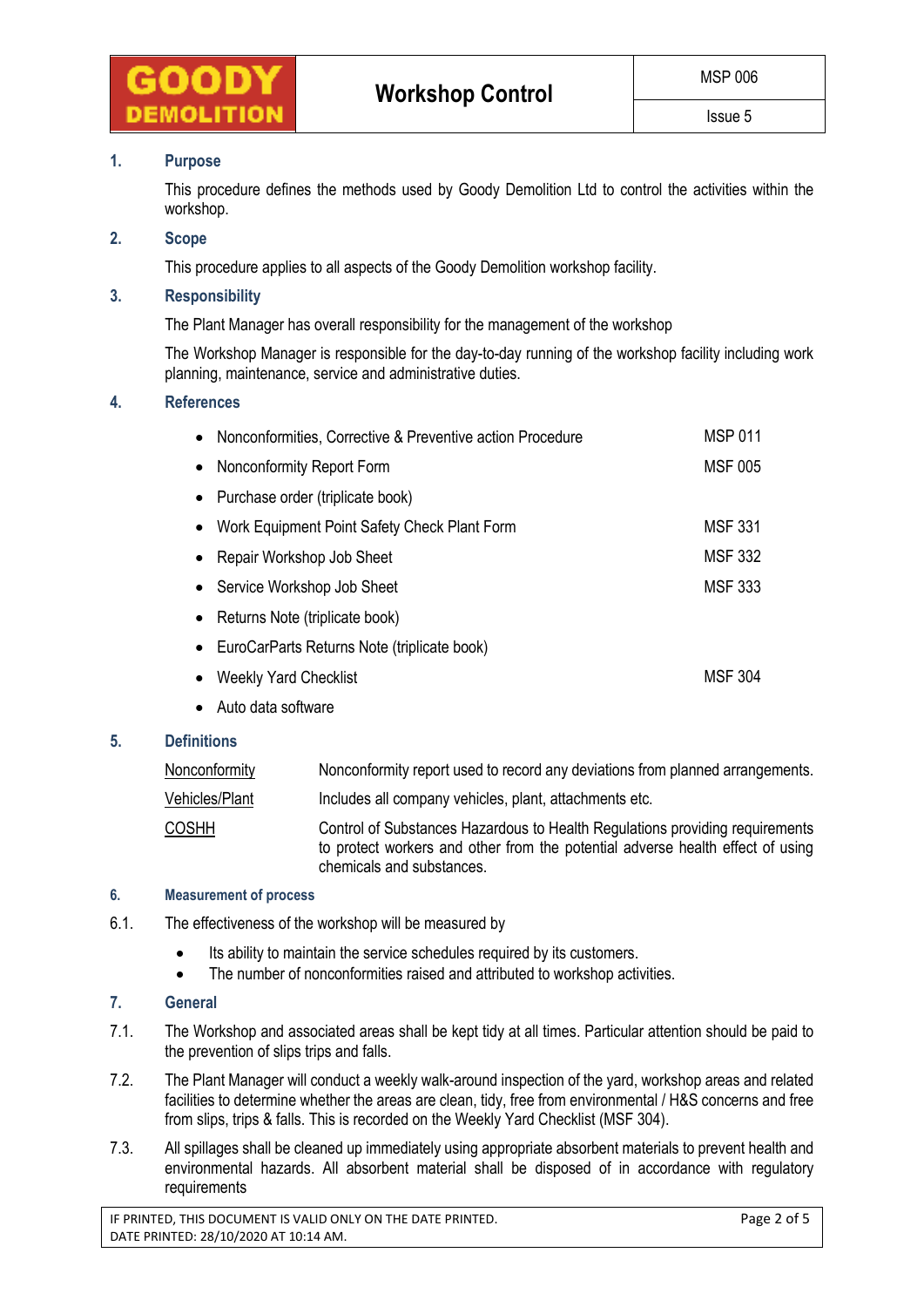

- 7.4. A weekly check of the workshop and facilities shall be carried out by the Workshop Manager and the results recorded on the Weekly Yard Checklist. The physical records are then filed into the Weekly Yard Checklist folder located within the Operations Manager's office.
- 7.5. All workshop equipment shall be maintained in accordance with planned preventative maintenance schedules and records held.
- 7.6. Workshop welfare facilities are to be kept clean and tidy at all times. Stocks of washing products should be readily available.
- 7.7. First aid kits and eye wash stations shall be kept fully stocked and readily available.

### **8. Service, Repair and Maintenance**

- 8.1. The workshop generally service, maintain and repair vehicles plant and accessories used in the day-today activities of the company.
- 8.2. Work may be received from Goody Demolition Ltd, Truecut Diamond Drilling Ltd, Horizon Environmental Ltd, P & G Scaffolding Ltd or Datum Groundworks Ltd.
- 8.3. Upon receipt of a job the appropriate form (selected from MSF 331, MSF 332 or MSF 333) should be completed by the Workshop Manager. This should provide as much information as possible to enable the faults to be easily identified.
- 8.4. The appropriate form (selected from MSF 331, MSF 332 or MSF 333) should then have a unique job number allocated. This job number should be marked on all other documentation involved in this job. The Workshop repair sheet shall be passed to the mechanic upon allocation of the job.
- 8.5. Prior to the start of any work the Mechanics should familiarise themselves with the current Risk Assessment and Method Statements applicable to the task in hand. They shall also ensure they review the COSH risk Assessments for any chemicals or substances to be used.
- 8.6. Prior to the start of work, the Mechanics should ensure that all tools and equipment are fit for use i.e. portable electrical equipment PAT test in date, lifting equipment such as ramps and jacks are within their thorough examination dates etc. All tools should be subject to a pre-use visual inspection to ensure they are fit for use.
- 8.7. The Mechanic will carry out the required service, maintenance or repair work as required and in accordance with the manufacturer's instructions, Service Workshop Job Sheet (For vehicle services), Work Equipment Point Safety Check Plant Form (For plant services). Plant / vehicles / equipment (etc.) will be removed from service and the use of said item will be prevented until the works have been completed and confirmation has been received that it is safe for use.
- 8.8. If new parts are required they shall be purchased in accordance with section 8 below
- 8.9. All work carried out, parts used and time spent should be recorded on the Repair Workshop Job Sheet in the relevant sections.

Note: Tyres should not be recorded on the Workshop Repair Sheet as these are purchased on account and invoiced directly to the accounts department by the supplier.

- 8.10. Once the job has been competed the Mechanic should check that all information has been recorded on the Repair Workshop Job Sheet and sign it. One copy should be passed to accounts for invoicing except for Goody Demolition jobs. Another Copy should be filed in the Vehicle/Plant history file. For Goody Demolition jobs both copies should be filed in the vehicle/plant history file.
- 8.11. If a Service Workshop Job Sheet or Work Equipment Point Safety Check Plant Form is used, this should be completed, signed and filed in the vehicle/plant history file.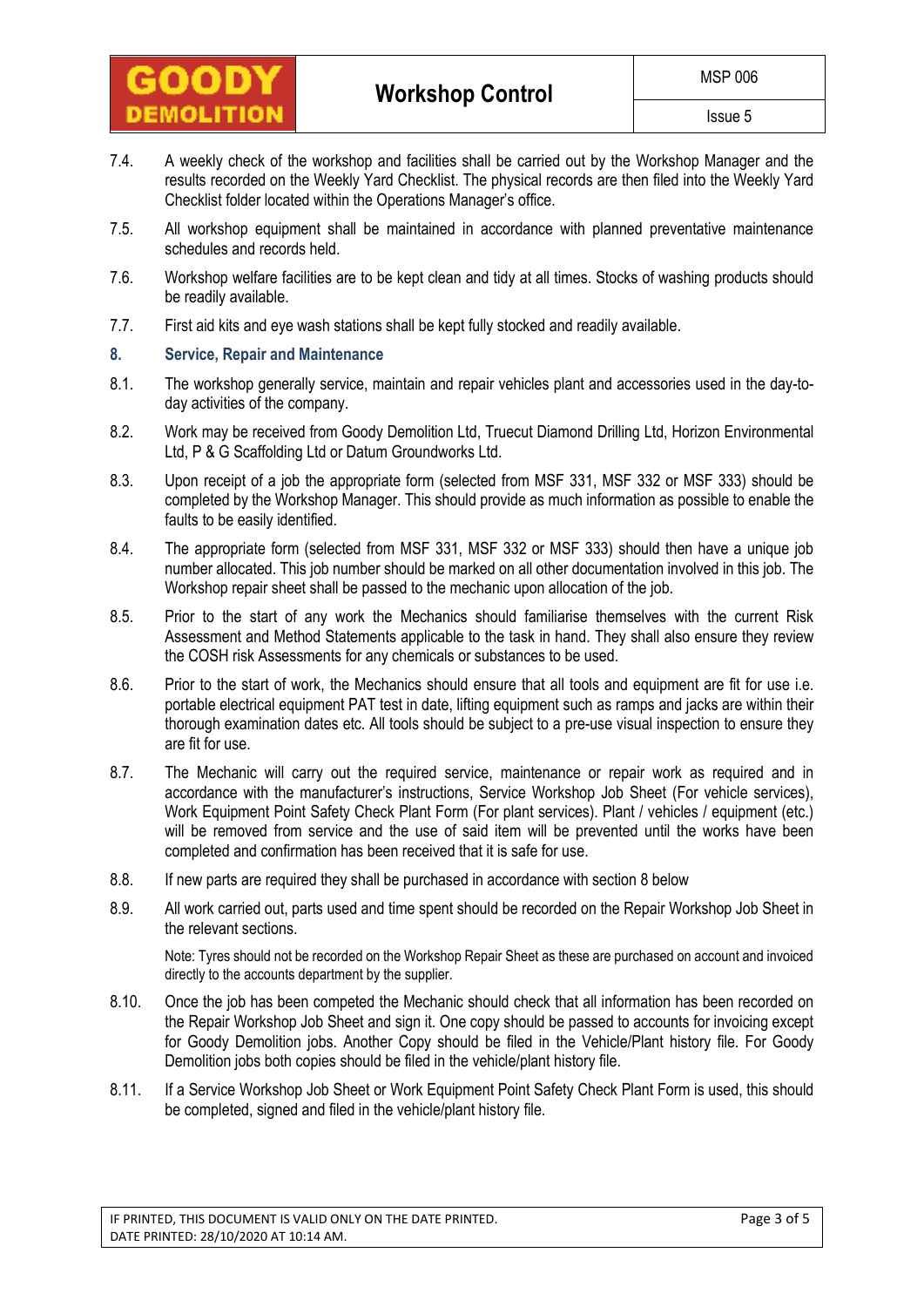

### **9. Purchase of parts**

- 9.1. All requests for parts shall be made to the Workshop Manager who will raise a purchase order using the triplicate pads. The purchase order will provide sufficient information to enable the supplier to provide the required parts.
- 9.2. The purchase order number shall be prefixed as follows:
	- Workshop stock (WSS)
	- Workshop (WS)
	- Truecut (TC)
	- Horizon Environmental (HE)
	- P&G Scaffold (PG)
	- P&G Brickworks (PGB)
	- Datum Groundworks (DG)

For example, purchase order number 13500 used for a Truecut Job would have TC written in front of the purchase order number i.e. TC – 13500.

- 9.3. All suppliers of parts and services will be approved in accordance with MSP 004 Purchasing, Supplier & Subcontractor Control section 7.
- 9.4. The purchase order is a triplicate form, the copies of which should be distributed as follows:
	- $\bullet$  White to the Supplier.
	- Pink To Accounts with Invoice.
	- Yellow Workshop Manager.

# **10. Incoming Goods**

- 10.1. Upon receipt of goods they should be checked against the yellow copy of the purchase order. If the goods are found to be acceptable the delivery note should be signed and passed to accounts for payment. If any parts are to be returned a Returns Note shall be completed.
- 10.2. The returns note number shall be written on the purchase order next to the item to be replaced. The Returns Note is a triplicate form which should be distributed as follows:
	- 1x Copy sent to the Supplier with the Part.
	- 1x Copy Sent to the Accounts department with the Invoice.
	- 1x Copy Kept by the Workshop Manager until the Credit Note has been received. Then passed onto the Accounts department.

For EuroCarParts, a different triplicate pad is used as EuroCarParts have designed and distributed their own version, the copies are dealt with by the Workshop Manager as follows:

- 1x Copy sent to the Supplier with the Part.
- 1x Copy Sent to the Accounts department with the Invoice.
- 1x Copy Kept by the Workshop Manager until the Credit Note has been received. Then passed onto the Accounts department.

# **11. Stock**

- 11.1. The workshop maintains a small stock of consumables such as filters, bulbs, oils, lubricants etc.
- 11.2. The storage facilities shall comprise of racks, cupboards or areas set aside especially designed for the storage of all materials, products and chemicals, according to their individual requirements, to ensure they